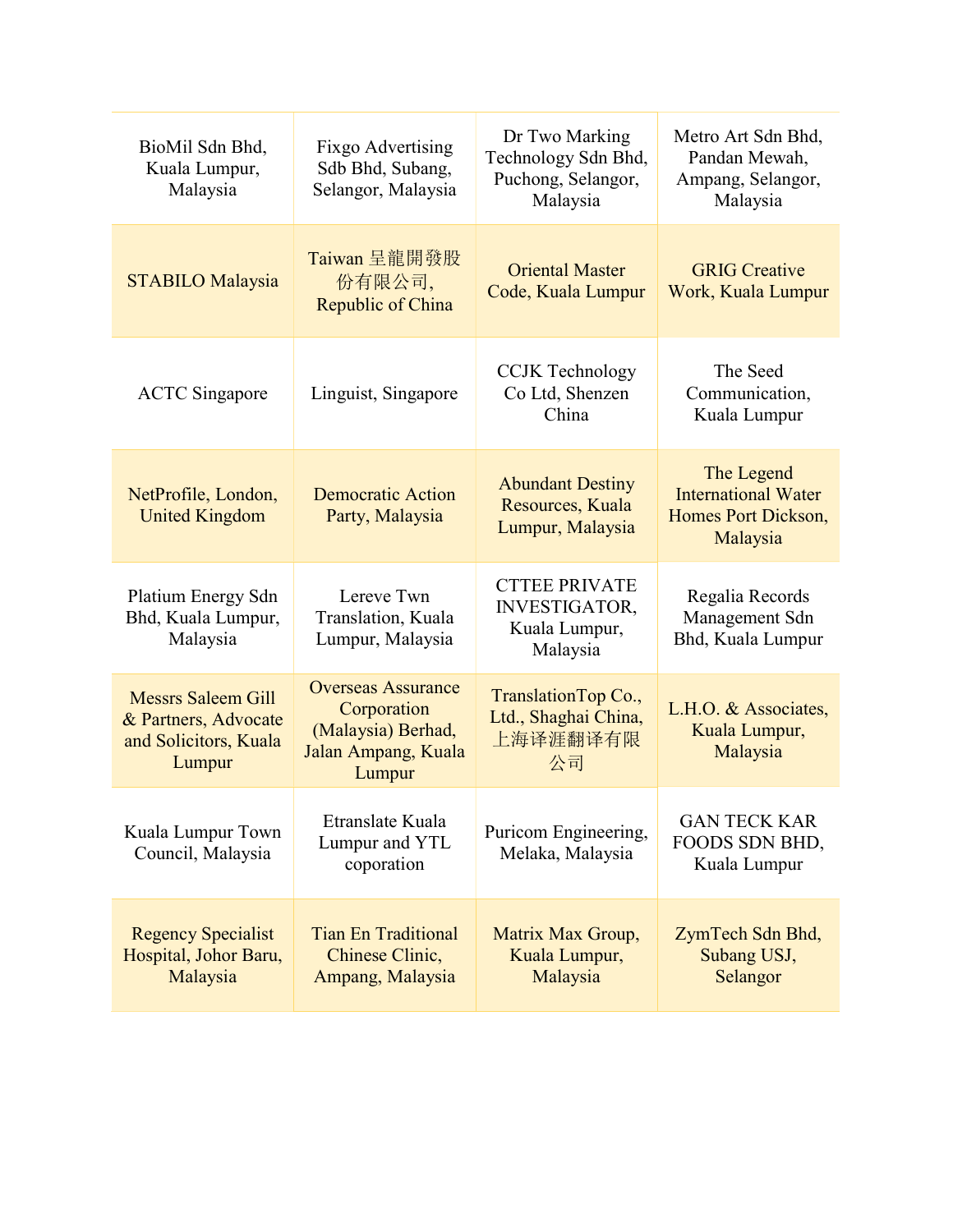| Netvigator, Hong<br>Kong                                | Malaysia Institute of<br>Accountant                  | <b>AVEVA Asia Pacific</b><br>Sdn. Bhd. Malaysia | <b>KL First AOG</b>                                                         |
|---------------------------------------------------------|------------------------------------------------------|-------------------------------------------------|-----------------------------------------------------------------------------|
| <b>JinHuat FoodStuffs</b><br><b>Industries</b> , Penang | Sapura Acergy Sdn<br><b>Bhd Malaysia</b>             | Polyglot Ltd, China                             | Language Match,<br>Manila                                                   |
| Multi Translate<br>Media, India                         | Spice Garden<br>Imperial Restaurant,<br>Kuala Lumpur | Doka Asia, Malaysia                             | Intelligence Synergy,<br>Malaysia                                           |
| iPublish Ptd Ltd,<br>Singapore                          | Entergis                                             | Yin Qi Christian<br>Musician<br>Organization    | <b>Institute Jantung</b><br>Negara Malaysia,<br>Malaysia Heart<br>Institute |
| <i>i</i> -City Properties Sdn<br><b>Bhd</b>             | Malaysia Tourism<br>Ministry                         | Shanghai World<br>Expo                          | Fireco, Malaysia                                                            |
| Automotive Synergy,<br>Malaysia                         | Enzylab, Malaysia                                    | <b>Walter Rhodes,</b><br>Malaysia               | <b>District Cooling</b><br><b>Technical Service,</b><br>Malaysia            |
| Trend Media Studio                                      | Troikaa Services,<br>India                           | Center Translation,<br>Thailand                 | CNMC, Singapore                                                             |
| Ellipsis Malaysia                                       | LivYoung Life Style                                  | Eco Beauty, KL                                  | Sapura Acergy Sdn<br><b>Bhd</b>                                             |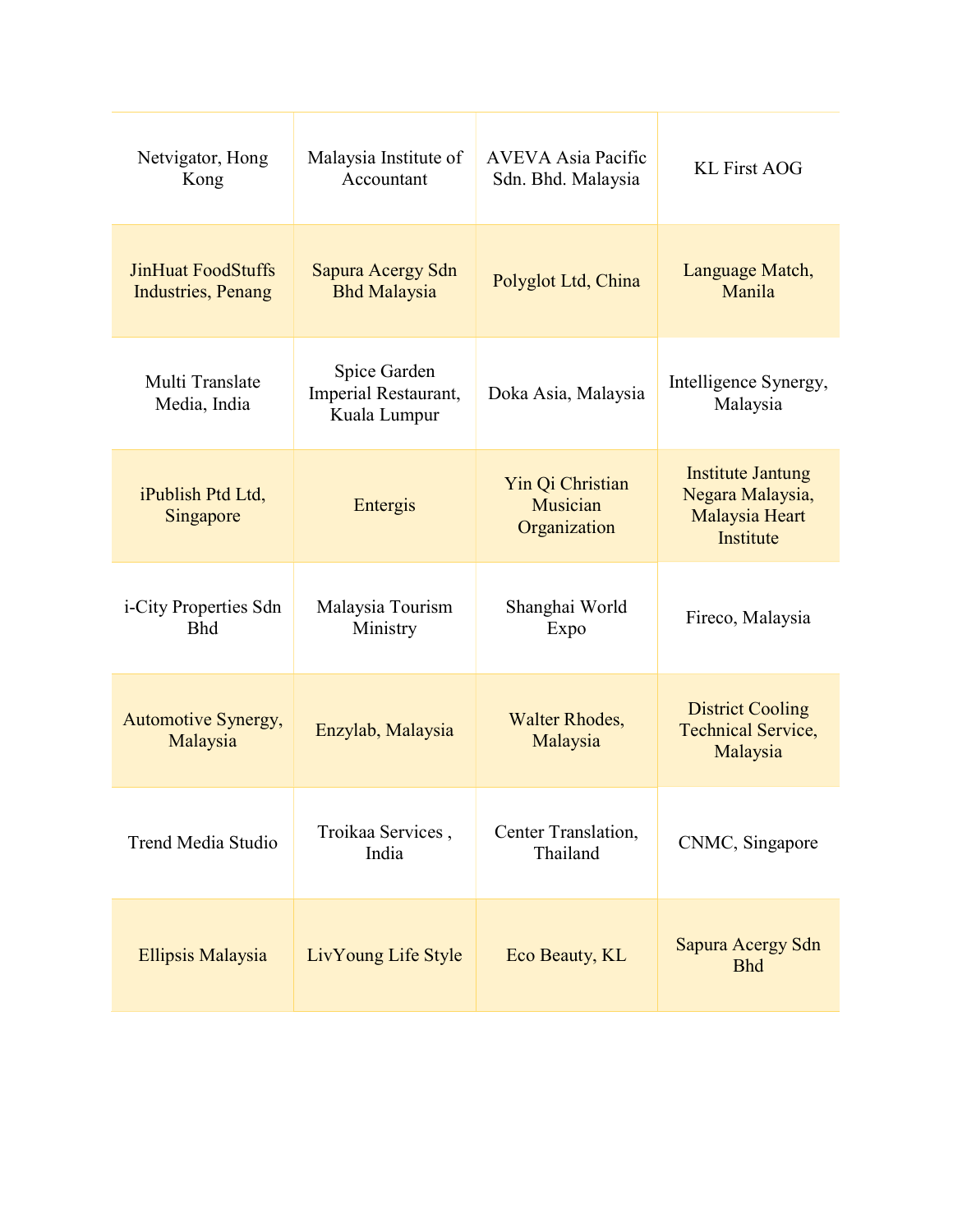| Eco Beauty                               | <b>RMG Connect</b>                         | Bankert Malaysia                                    | <b>Grand Season Hotel</b>                   |
|------------------------------------------|--------------------------------------------|-----------------------------------------------------|---------------------------------------------|
| Lydia Gan & Co                           | Cosmolingua India                          | <b>Smith Services; A</b><br>Schlumberger<br>Company | <b>Malayan Flour Mills</b><br><b>Berhad</b> |
| Dragonman<br>Translation<br>Consultant   | neezz                                      | ipanel Asia                                         | Indepth Solution Sdn<br><b>Bhd</b>          |
| <b>InHealth Beauty Sdn</b><br><b>Bhd</b> | PoliLingua, UK                             | <b>Significant Ranking</b>                          | Berjaya Hotel                               |
| <b>SR Hotel Managment</b>                | Dolmetscher und<br>Übersetzer Service      | <b>Automotive Synergy</b><br>Inc Sdn Bhd            | Cuzzy Media                                 |
| Healwell                                 | Huaram                                     | Mantra<br><b>Communication Sdn</b><br><b>Bhd</b>    | <b>Butter Bread Kuala</b><br>Lumpur         |
| Taiwanese<br>Government                  | Kiwanis Government                         | <b>International Nursing</b>                        | Volvo Sweden                                |
| Messrs L.Y. Leong $&$<br>Partners        | <b>Elite Translations</b><br>Asia Pte. Ltd | Rotana NetCafe<br>Kuala Lumpur                      | <b>Jourist Verlags</b><br>GmbH, Germany     |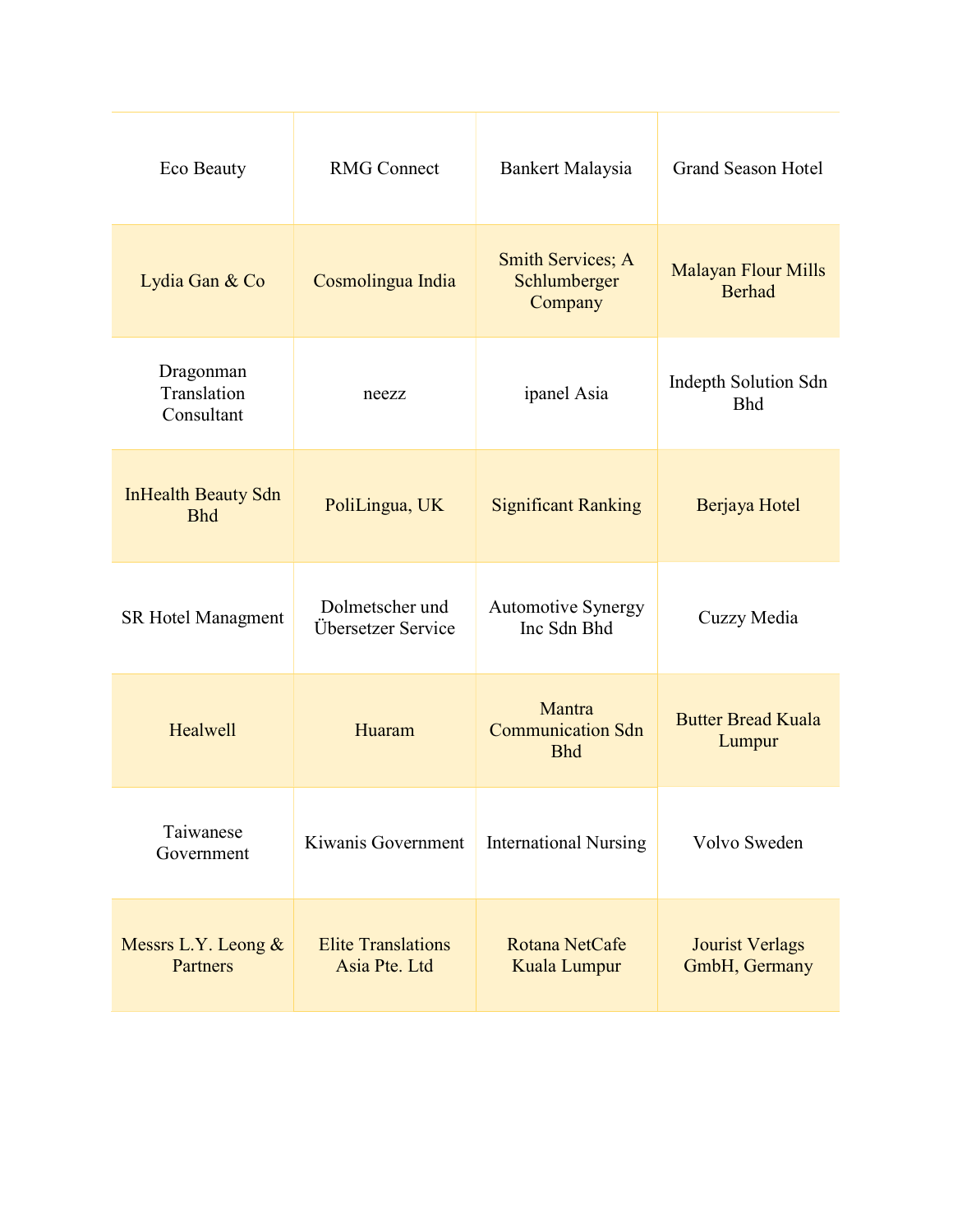| TD BioTech Sdn<br>Bhd, Malaysia                                    | Aisa e University                             | Blingo                                              | The Provider<br>Production Bhd,<br>Malaysia |
|--------------------------------------------------------------------|-----------------------------------------------|-----------------------------------------------------|---------------------------------------------|
| Hong Leong Bank                                                    | <b>Chambers Consultant</b><br>Singapore       | <b>Hong Kong Trade</b><br><b>Development Center</b> | <b>KESM Malaysia</b>                        |
| <b>PPI</b> Technical<br>Communication,<br><b>USA</b>               | X <sub>1</sub> R Global Sdn Bhd               | <b>Brand Incorporation</b><br>Sdn Bhd               | Cheerful Sdn Bhd                            |
| SaudiSoft, Egypt                                                   | Denniston                                     | <b>Stereo Pixel Studio</b>                          | <b>Fx-Pro Translation</b>                   |
| MaxPalm                                                            | <b>Synergy Translation</b><br>Agency, Belarus | PCOM Group                                          | <b>Attick Mutimedia</b>                     |
| Kelab Rahman Putra,<br>Selangor                                    | University<br>Kebangsaan<br>Malaysia, Bangi   | China Embassy                                       | <b>Tourism Board</b><br>Malaysia            |
| GL Noble Denton,<br>UK                                             | Freedman<br>International, UK                 | <b>Synergy Translation</b><br>Agency, Russia        | DreamEdge Sdn Bhd,<br>Putra Jaya            |
| Malaysian Institute of<br><b>Translation &amp; Books</b><br>(ITBM) | <b>Malaysian AIDS</b><br>Council              | Herbal Life, Malaysia                               | Wordsmith<br>Communication,<br>India        |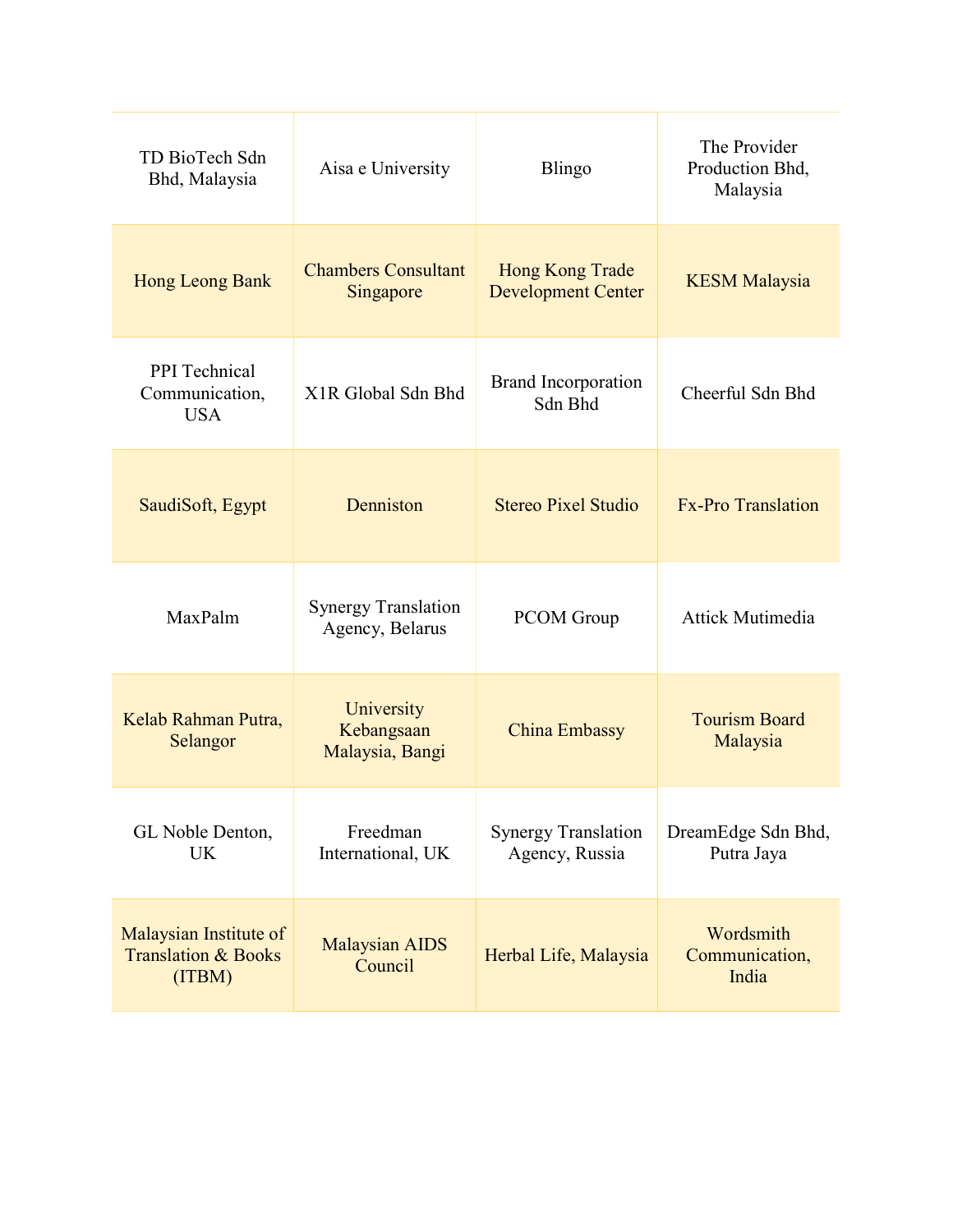| <b>SIME DARBY</b><br>Plantation           | Bumi Aramada<br>Berhad                           | Kastam Diraja<br>Malaysia                                      | Cruz                                                          |
|-------------------------------------------|--------------------------------------------------|----------------------------------------------------------------|---------------------------------------------------------------|
| <b>WEDO Technology</b>                    | 4U Institute of<br>Interpersonal<br>Relationship | <b>SS Autopart</b><br><b>Manufacturing Sdn</b><br><b>Bhd</b>   | Petronas                                                      |
| WingsLab Sdn Bhd                          | <b>UNHCR</b>                                     | <b>BAYAUDIO</b><br>Hearing, Singapore                          | C.N. Chemical Sdn<br><b>Bhd</b>                               |
| <b>Textile Exchange</b>                   | The Language House                               | Vodka X<br><b>Communication Sdn</b><br><b>Bhd</b>              | <b>AD Target Sdn Bhd</b>                                      |
| <b>Signature Concepts</b>                 | Publishing Com                                   | <b>METO</b> Asia Pacific                                       | Meriwell Sdn Bhd                                              |
| Seazyan                                   | <b>Cyest Corp</b>                                | Singapore<br>Management<br>University, School of<br>Economics  | <b>Czech Embassy</b><br>Kuala Lumpur                          |
| Embassy of<br>Kazakhstan, Kuala<br>Lumpur | Jabatan Audit Negara                             | USM, Malaysia                                                  | <b>TOSOH</b><br>CORPORATION,<br>Japan                         |
| Castle Shield Sdn<br><b>Bhd</b>           | Schiavello Group                                 | <b>BIRGMA</b><br><b>HOLDINGS (HONG</b><br><b>KONG) LIMITED</b> | China ICBC<br>(Industrial and<br>Commercial Bank of<br>China) |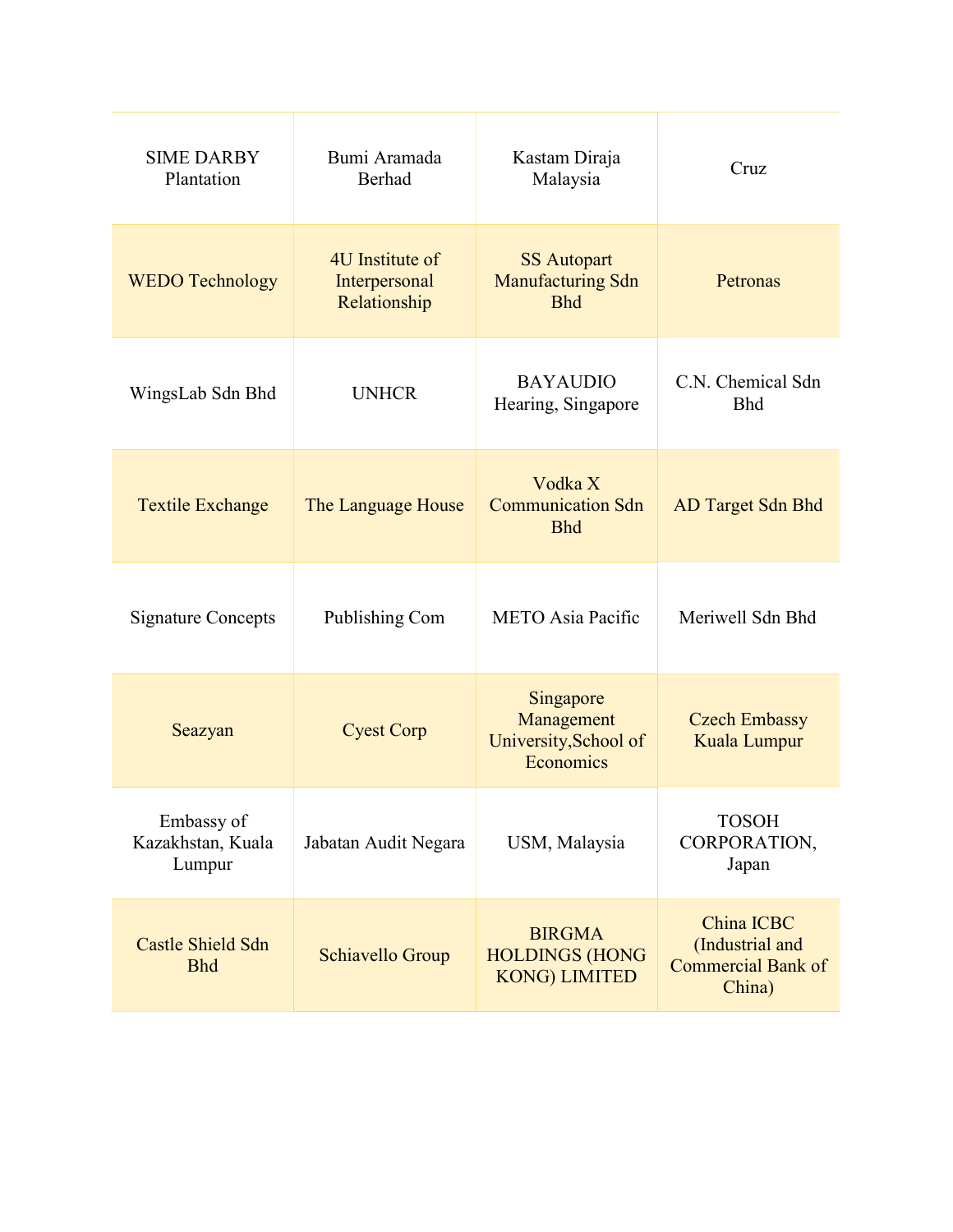| <b>Embassy of Republic</b><br>of Poland in Malaysia         | Czech Embassy in<br>Malaysia                      | Early Infinity<br>Holding                           | Rosyvelle Worldwide<br>Sdn Bhd            |
|-------------------------------------------------------------|---------------------------------------------------|-----------------------------------------------------|-------------------------------------------|
| <b>ADGARD SDN</b><br><b>BHD</b>                             | <b>SC Eurasia, UK</b>                             | vibes<br>communications (m)<br>sdn. bhd.            | <b>QBE</b> Insurance<br>(Malaysia) Berhad |
| Miresco Integrated<br>Sdn Bhd                               | Toyo Engineering<br>Corporation                   | Vodka X<br><b>Communication Sdn</b><br><b>Bhd</b>   | Walltopia Asia<br>Pacific Sdn Bhd         |
| Hanwha Q CELLS<br>Malaysia Sdn. Bhd.<br>$(810647-M)$        | <b>Standard Consultancy</b><br>Services Sdn Bhd   | Meriwell Sdn Bhd                                    | Amway                                     |
| <b>MONIN</b> Asia Sdn<br><b>Bhd</b>                         | Liebherr Applicances<br>Kulang Sdn Bhd            | Maleuleca                                           | Malaysia Palm Oil<br>Association          |
| Vivendi Assets Sdn<br><b>Bhd</b>                            | <b>Malaysia Convention</b><br>& Exhibition Bureau | <b>CLEANPRO</b><br><b>EXPRESS SDN</b><br><b>BHD</b> | Lucenxia (Malaysia)<br>Sdn.Bhd            |
| <b>MONDIALE</b><br><b>GROUP APAC HQ</b>                     | VITAXEL Sdn Bhd                                   | <b>MESSRS</b><br>NORENDRA & YAP                     | SeatAdvisor                               |
| <b>Hunza Properties</b><br>(Corporate Services)<br>Sdn. Bhd | <b>COSMOPOINT</b><br><b>SDN. BHD</b>              | D & O Green<br><b>Technologies Berhad</b>           | <b>Polymer Composite</b><br>Asia Sdn. Bhd |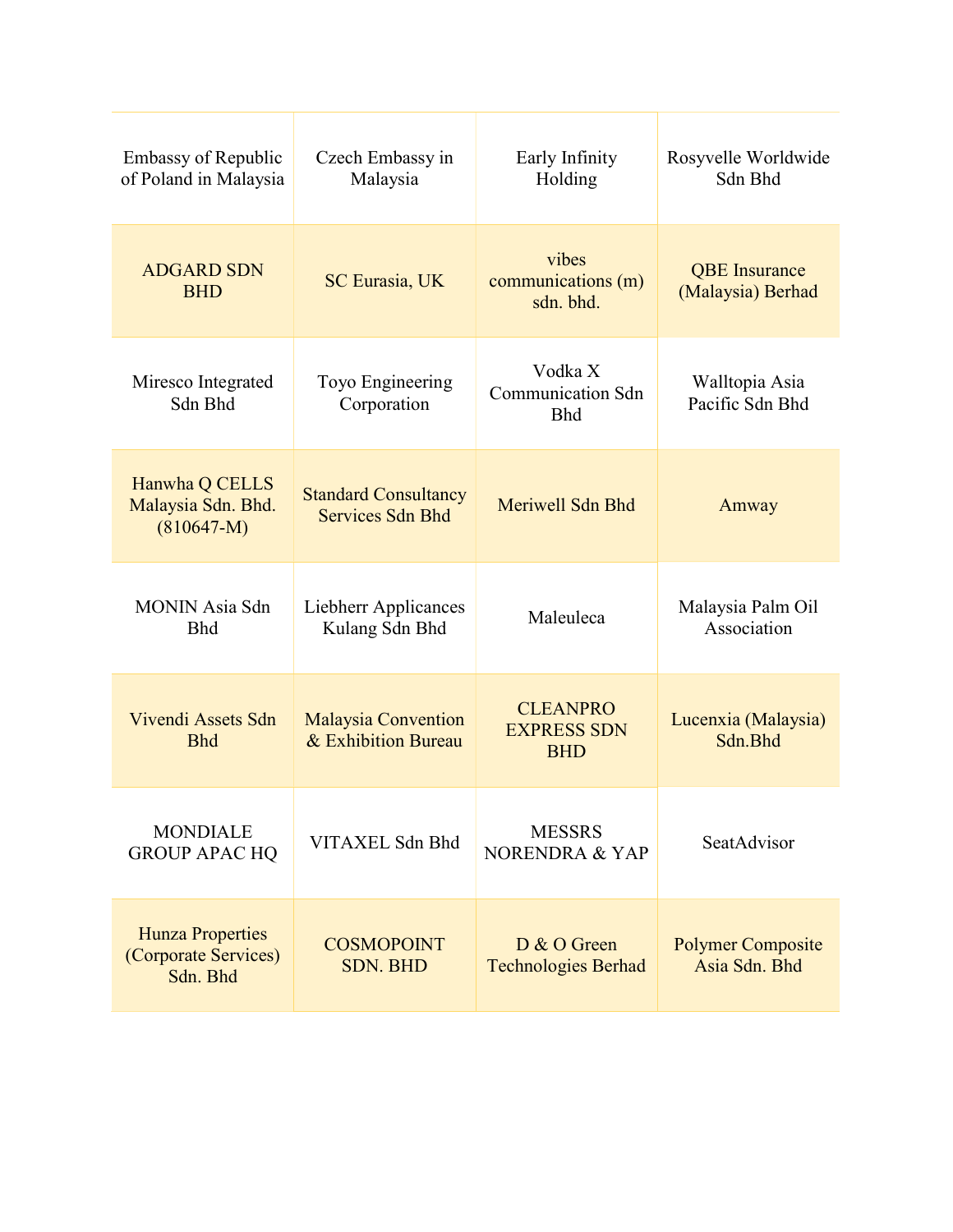| <b>UCSI</b> Education Sdn.<br><b>Bhd</b>                 | <b>ADVANTECHK</b><br><b>ENTERPRISE</b>                        | <b>GLOCO</b><br>MALAYSIA SDN.<br><b>BHD</b>   | Flextronics<br><b>Technology Penang</b><br>Malaysia       |
|----------------------------------------------------------|---------------------------------------------------------------|-----------------------------------------------|-----------------------------------------------------------|
| <b>Chris Poole</b><br><b>Translation</b> in<br>Melbourne | <b>Bioremeds</b>                                              | Honda Trading<br>Malaysia Sdn. Bhd            | Leben Marketing (M)<br>Sdn Bhd                            |
| Palette Creative                                         | Labuan IBFC                                                   | Chilli Pepper Films                           | MM Global Group                                           |
| MIM, Malaysia<br>Institue of<br>Management               | <b>SKB Shutters</b><br><b>Manufacturing Sdn</b><br><b>Bhd</b> | <b>EP Manufacturing</b><br>Bhd, Malaysia      | <b>Dynamech Industries</b><br>(M) Sdn Bhd                 |
| <b>ERL</b> Maintenance<br>Support Sdn Bhd                | FELIO GROUP (M)<br><b>SDN BHD</b>                             | <b>BMT</b> Asia Pacific<br>Ltd                | Limkokwing<br>University of<br><b>Creative Technology</b> |
| <b>UMNO</b>                                              | <b>MCA</b>                                                    | Perkeso                                       | Proton                                                    |
| Toyota                                                   | Maybank                                                       | <b>Public Bank</b>                            | <b>CIMB</b>                                               |
| <b>UOB</b>                                               | <b>Above Creative</b>                                         | <b>CMSSK</b><br>Development Sdn<br><b>Bhd</b> | <b>ICEP</b>                                               |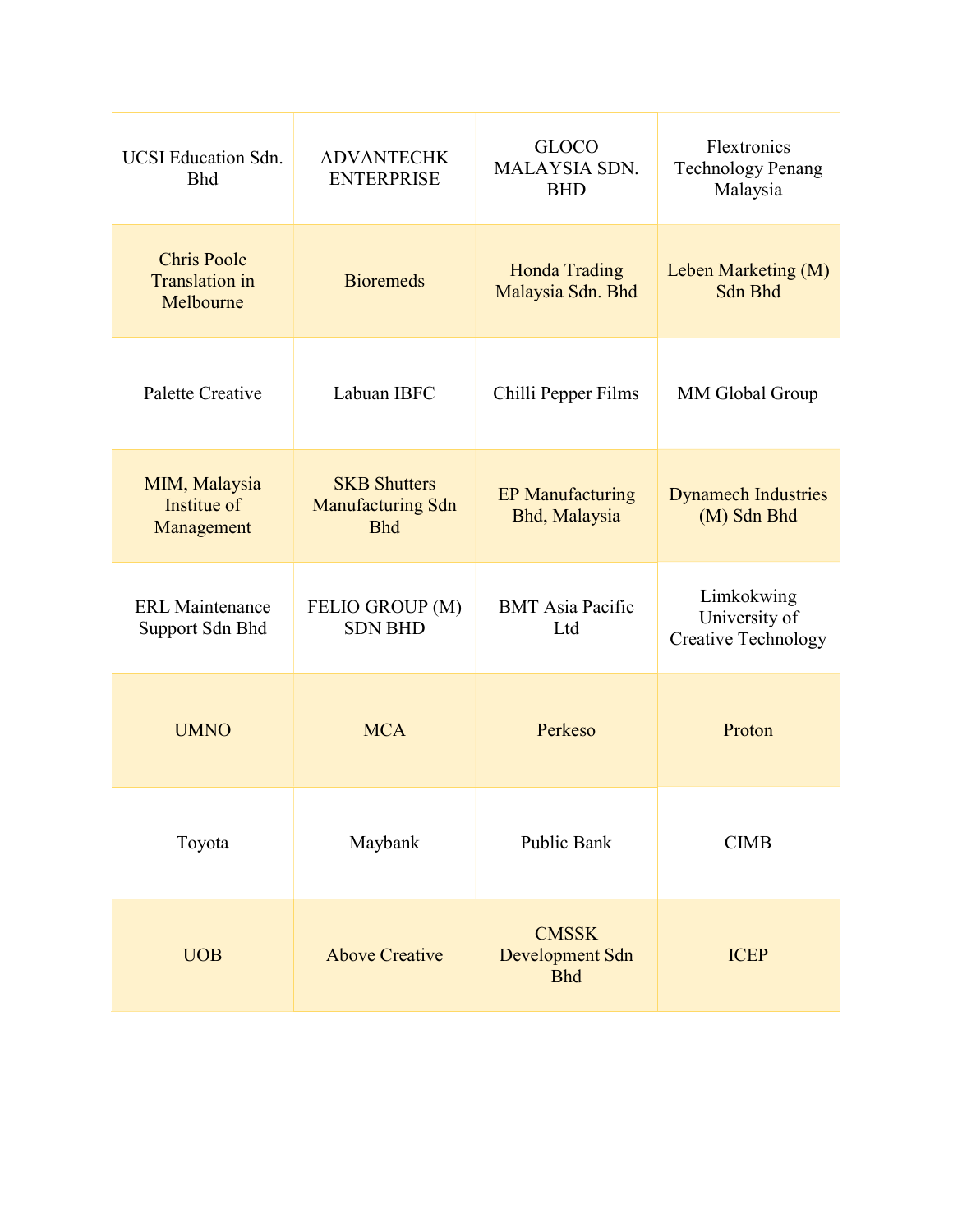| <b>Appleblue Production</b><br>Sdn Bhd                                    | Sound Design                                     | Impiana Cherating<br>Sdn Bhd                        | TEE IP SDN BHD<br>$(Co No: 903530-X)$     |
|---------------------------------------------------------------------------|--------------------------------------------------|-----------------------------------------------------|-------------------------------------------|
| Messrs. Ng, Gan &<br><b>Partners</b>                                      | <b>Zeno Games</b><br><b>Consultation Sdn Bhd</b> | <b>Gardenveil Memorial</b><br>Berhad                | <b>Vmall Enterprise Sdn</b><br><b>Bhd</b> |
| <b>WIPRO</b><br><b>MANUFACTURING</b><br><b>SERVICES SDN</b><br><b>BHD</b> | <b>MESSRS</b><br><b>BUSTAMAN</b>                 | Ace Gases Marketing<br>Sdn Bhd                      | <b>STGW Solution Sdn</b><br><b>Bhd</b>    |
| <b>UNIGENERATION</b><br><b>SDN BHD</b>                                    | Eco World                                        | <b>CHUANPLUS</b><br><b>INDUSTRIES SDN.</b><br>BHD.  | <b>HW LIMA SDN</b><br><b>BHD</b>          |
| IA Essential Sdn Bhd                                                      | Kean Beng Lee<br>Industries (M) Sdn.<br>Bhd.     | Polymer Composite<br>Asia Sdn. Bhd.<br>$(178134-P)$ | Adwizard                                  |
| <b>Herrioth Walt</b><br>University                                        | University<br>Kebangsaan Malaysia                | <b>UNESCO</b>                                       | <b>United Nation</b>                      |
| The Otomotif College<br>Sdn. Bhd.                                         | PIONEER OSB<br>SDN.BHD.<br>$(1044740-H)$         | Impian Selama Sdn<br><b>Bhd</b>                     | <b>JML</b> Maintenance<br>Sdn Bhd         |
| Jiankun International<br><b>Berhad</b>                                    | <b>Amalcon Engineering</b><br>Sdn Bhd            | Advanced<br>Engineering<br><b>Materials Limited</b> | PENANG GLOBAL<br><b>TOURISM</b>           |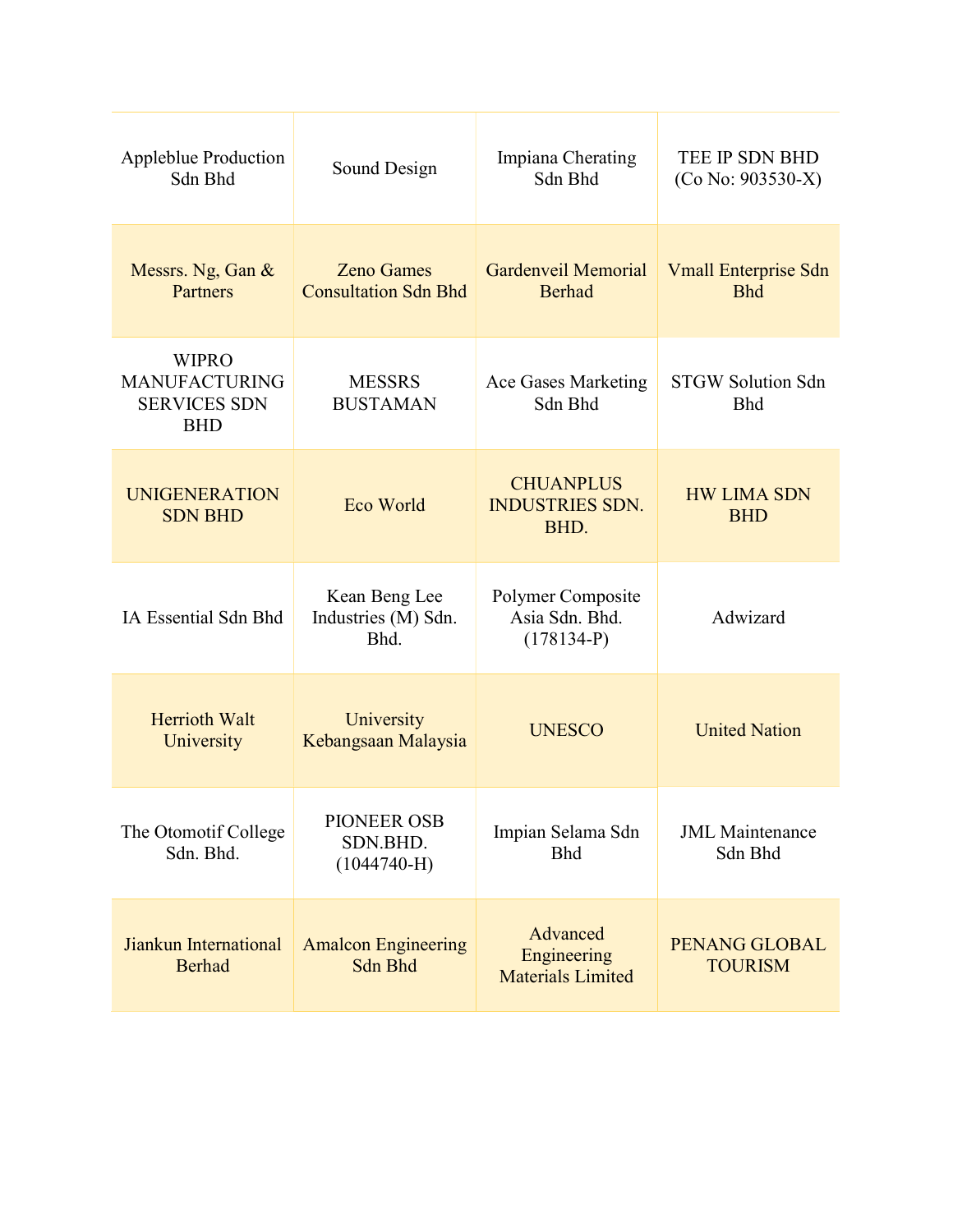| TAKENAKA<br>(MALAYSIA) SDN.<br>BHD.                         | China Steel<br>Corporation                                                         | Vinda China                                                       | Digital A Plus<br>Healthcare Sdn. Bhd.        |
|-------------------------------------------------------------|------------------------------------------------------------------------------------|-------------------------------------------------------------------|-----------------------------------------------|
| <b>Crane Central Sdn</b><br><b>Bhd</b>                      | Onelensolution<br>optical technology<br>Sdn Bhd                                    | Lee Hishammuddin<br>Allen & Gledhill                              | Rahmat Lim &<br>Partners                      |
| TSH AGRI PTE LTD                                            | Le Meridien Kuala<br>Lumpur                                                        | Strategic Public<br><b>Relations Sdn Bhd</b>                      | Homeway<br>Technology Group 紅<br>崴科技集團        |
| Logo 紅崴科技有限<br>公司:立崴貿易有限<br>公司                              | <b>GoodARCH</b><br><b>Technology Sdn</b><br>Bhd : Li Way<br><b>Trading Sdn Bhd</b> | <b>MARV</b> Events                                                | <b>KYC</b> Ip and Contract<br><b>Services</b> |
| TrueVine Group<br>(Taiwan) Pte Ltd                          | Berjaya Corporation<br><b>Berhad</b>                                               | <b>DAEKYO</b>                                                     | <b>PLCGROUP</b>                               |
| Messrs. Vicknaraj,<br>R.D. Ratnam                           | Rajesh Kumar &<br><b>Associates</b>                                                | <b>HSC Healthcare</b><br>Group                                    | ParkAide Mobile (M)<br>Sdn Bhd                |
| Hap Seng<br>Management<br>Services Sdn. Bhd.<br>$(16374-P)$ | Malaysia-Japan<br><b>International Institute</b><br>Of Technology                  | <b>Broadcom</b><br>Corporation                                    | Terumo Malaysia<br>Sdn. Bhd.                  |
| Haskell Malaysia<br><b>Services Sdn Bhd</b>                 | Saf-Oerlikon<br>Malaysia Sdn. Bhd.<br>(Com. Reg.: 555914-<br>V)                    | <b>SETSU PRECISION</b><br><b>TECHNOLOGY (M)</b><br><b>SDN BHD</b> | The GM Group<br>Malaysia                      |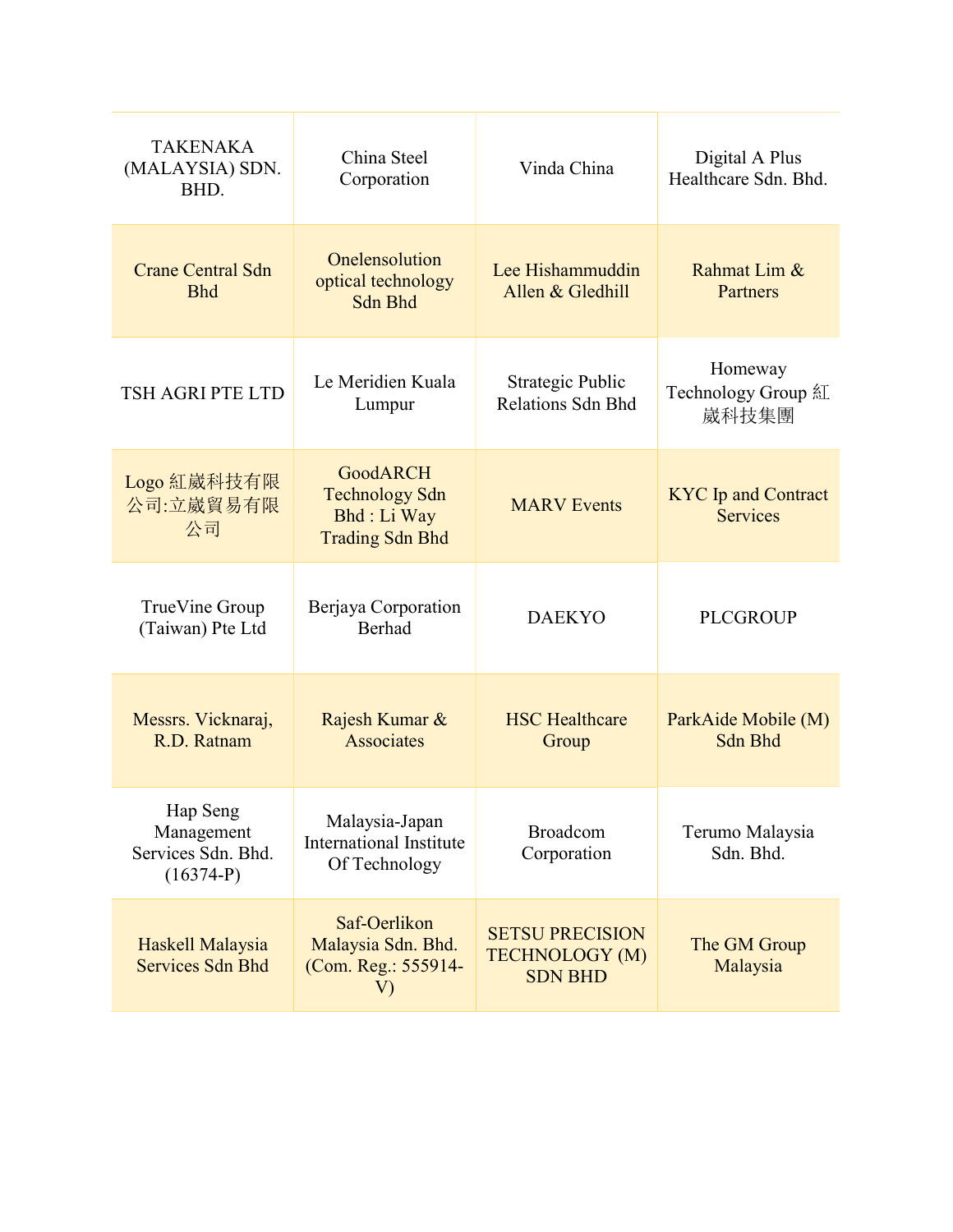| <b>FILTER MAN</b><br><b>SUPPLY SDN BHD</b><br>$(554178-V)$          | <b>INTERPOL</b>                                                   | <b>Brainstorm</b><br>Multimedia   | Gerenco Sdn Bhd                           |
|---------------------------------------------------------------------|-------------------------------------------------------------------|-----------------------------------|-------------------------------------------|
| HUEI & CO.<br>Advocates &<br>Solicitors                             | Veridoc Sdn Bhd                                                   | Lnn Trade Wind Sdn<br><b>Bhd</b>  | Chan & Cor Business<br>Management         |
| Fei Yue Product Sdn<br><b>Bhd</b>                                   | MMC Tech Park,<br>Shenzhen                                        | Konica Minolta                    | Aihai Minerals SEA<br>Sdn Bhd (1192786-P) |
| Zoll Singapore                                                      | Radius Malaysia                                                   | Strategic<br>Communications       | <b>MESSRS CHUA</b><br><b>PARTNERSHIP</b>  |
| Infinite Loop Media<br>Sdn. Bhd.<br>(REGISTRATION<br>NO.:1225301-D) | <b>Amazing Nature</b><br><b>Travel Services Sdn</b><br><b>Bhd</b> | <b>OMRON</b> Malaysia<br>Sdn. Bhd | <b>HW LIMA SDN</b><br><b>BHD</b>          |
| 上海佳译翻译有限<br>公司                                                      | <b>France INTERPOL</b>                                            | <b>Poland Embassy</b>             | <b>World Bank</b>                         |
| <b>IMF</b>                                                          | Wellspring<br>Management                                          | <b>OCBC</b>                       | <b>Great Eastern</b>                      |
| POS Malaysia                                                        | <b>Schlumberger Shared</b><br><b>Services</b>                     | DEMETER O & G<br><b>SUPPLIES</b>  | <b>BACKPLAYERS</b><br><b>SDN. BHD</b>     |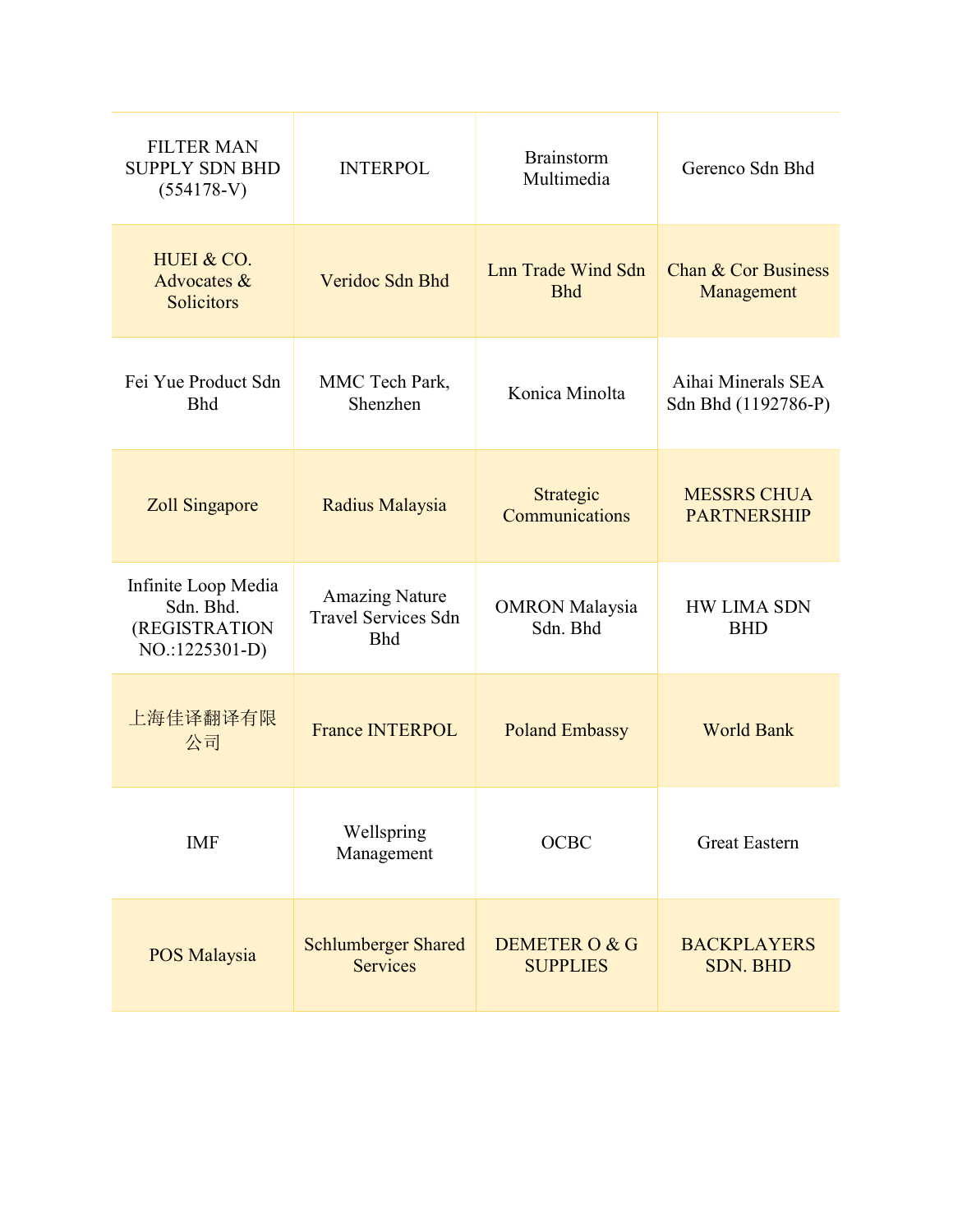| <b>CUCKOO</b><br><b>INTERNATIONAL</b><br>(MAL) SDN BHD                 | 福庫國際 (馬) 有<br>限公司 1102894-H                                                | Pinnacle Concept Sdn<br><b>Bhd</b>    | Chan & Cor Business<br>Management           |
|------------------------------------------------------------------------|----------------------------------------------------------------------------|---------------------------------------|---------------------------------------------|
| Azrul, Liew & Co                                                       | <b>VL</b> Fame                                                             | <b>IHS Markit</b>                     | Skyvax Sdn Bhd                              |
| Edu Mandarin                                                           | <b>Brillian MS</b><br>Resources                                            | Labuan Fianacial<br>Center            | China Construction<br>Bank                  |
| <b>Bank Negara</b>                                                     | Asia Business School                                                       | <b>MIT</b>                            | <b>Penang Tourism</b><br><b>Board</b>       |
| 台湾旅游局                                                                  | Eva Air Taiwan 台湾<br>长荣航空                                                  | Nutritech<br>Manufacturing Bdn<br>bhd | Fosroc International                        |
| <b>Supreme Interpreting</b><br>Services (Shanghai)<br>Ltd.             | <b>Quality Control</b><br>Singapore<br>International Pte Ltd,<br>Singapore | Appstronic Sdn. Bhd                   | <b>Carlsberg Brewery</b><br>Malaysia Berhad |
| Transcosmos<br>Malaysia                                                | <b>PGC</b> Management<br>Services Sdn Bhd                                  | Niche Studio<br>$(001690828-A)$       | Servier Malaysia Sdn<br><b>Bhd</b>          |
| <b>Lintec Advanced</b><br>Technologies (M)<br>Sdn. Bhd. (661959-<br>A) | <b>Adwill Group</b>                                                        | <b>Global Fashion</b><br>Group        | Gerenco Sdn Bhd                             |